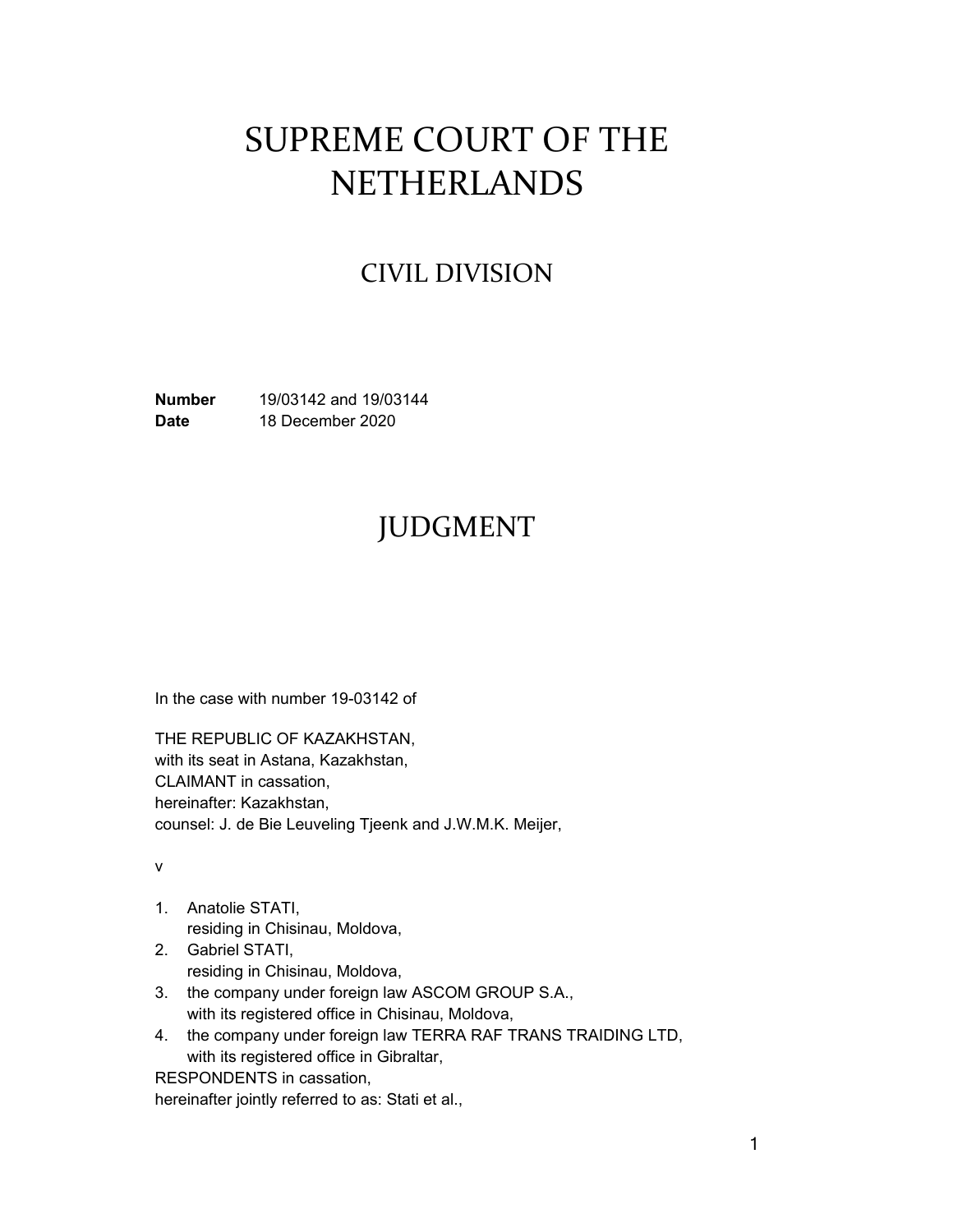counsel: F.E. Vermeulen.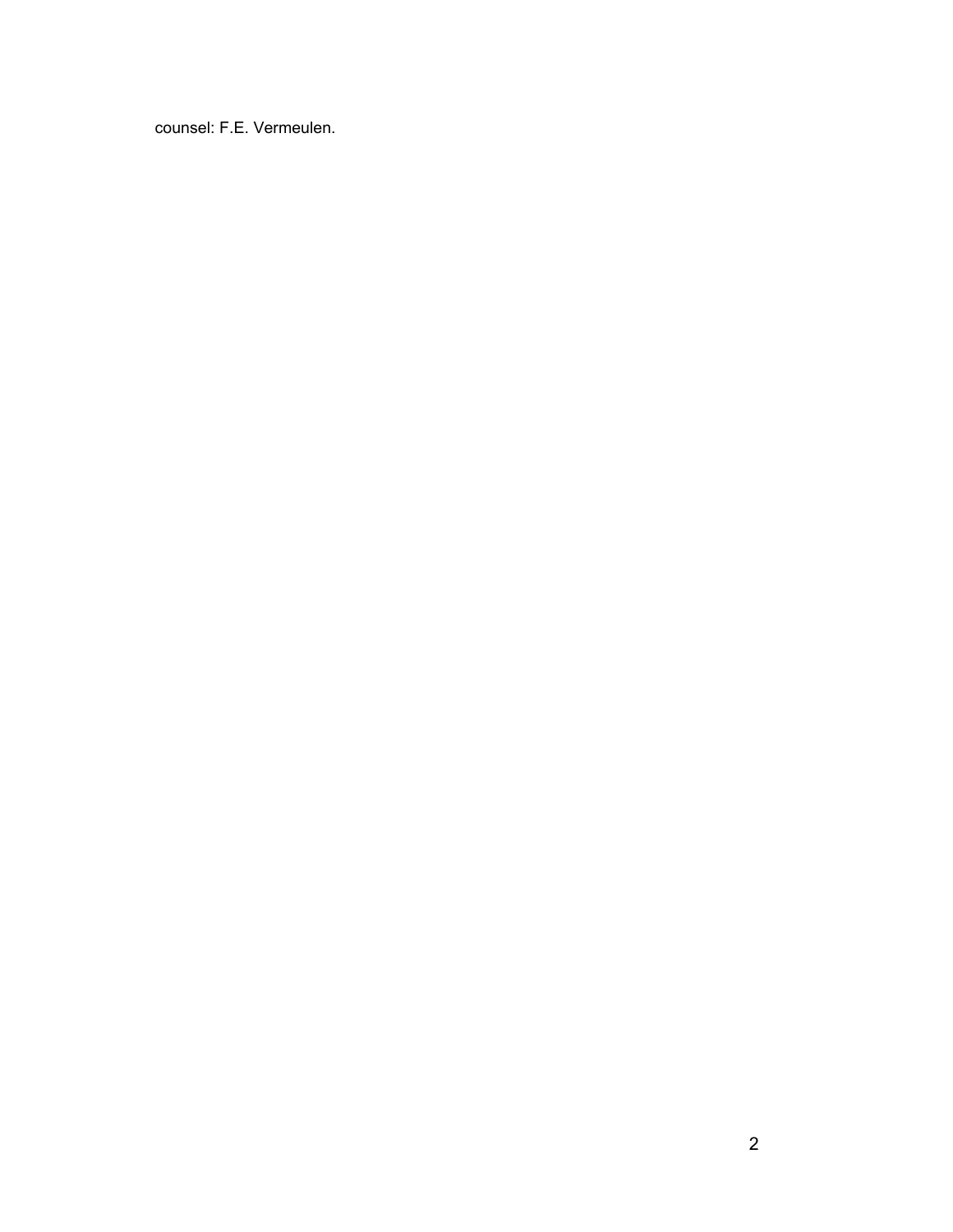And in the case with number 19/03144

of the legal entity under foreign law SAMRUK-KAZYNA JSC, with its registered office in Astana, Kazakhstan, CLAIMANT in cassation, hereinafter: Samruk, counsel: A.E.H. van der Voort Maarschalk, B.T.M. van der Wiel and A. Stortelder

v

- 1. Anatolie STATI,
	- residing in Chisinau, Moldova,
- 2. Gabriel STATI, residing in Chisinau, Moldova,
- 3. the legal entity under foreign law ASCOM GROUP S.A., with its registered office in Chisinau, Moldova,
- 4. a legal entity under foreign law TERRA RAF TRANS TRADING LTD., with its registered office in Gibraltar,

RESPONDENTS in cassation,

hereinafter: Stati et al.,

counsel: F.E. Vermeulen.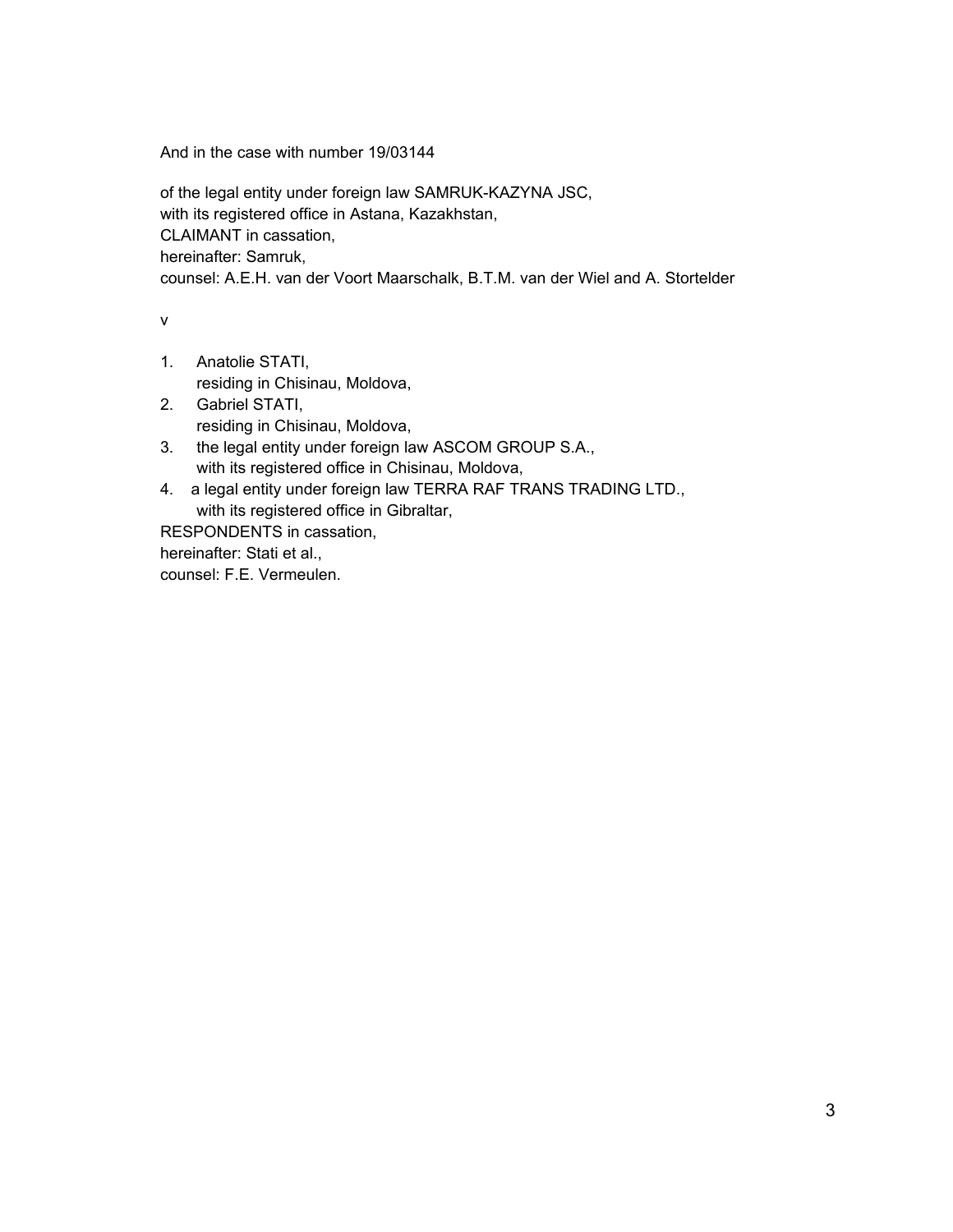#### **1. Course of the proceedings**

For the course of the proceedings in the factual instances, the Supreme Court refers to:

- a. the judgment in the case C/13/638381/ KG ZA 17-1217 of the Preliminary Relief Judge of the District Court of Amsterdam of 5 January 2018;
- b. the judgments in the case 200.234.096/01 KG of the Court of Appeal of Amsterdam of 5 June 2018 and 7 May 2019.

Kazakhstan and Samruk each separately filed an appeal in cassation of the judgment of the Court of Appeal of 7 may 2019.

Stati et al. submitted statements of defence moving to deny the appeal.

The cases were explained for the parties by their counsel, for Samruk also by L. Tolatzis and for Stati et al. also by P.E. Emste and D.J. Verheij.

The opinions of Advocate General P. Vlas advised denying the appeals in cassation.

Kazakhstan's counsel responded in writing to the opinion in the case 19/03142. Samruk's counsel responded in writing to the opinion in the case 19/03144.

#### **2. Points of departure and facts**

- 2.1 In cassation, the following facts apply as points of departure.
	- (i) Stati et al. have invested more than USD 1 billion in oil fields in Kazakhstan, among others, and are of the opinion that Kazakhstan has unlawfully appropriated these investments. Stati et al. have filed for arbitration proceedings against Kazakhstan in this matter.
	- (ii) Samruk is a Joint Stock Company a capital company established under the law of Kazakhstan, of which Kazakhstan is the founder and sole shareholder. Samruk is a fund as referred to in the "Kazakhstan Law on the National Welfare Fund". The provisions of that law include that the shares in Samruk are exclusively owned by Kazakhstan and may not be alienated.
	- (iii) Samruk holds shares in the Dutch company KMG Kashagen B.V. (hereinafter: KMGK).
	- (iv) By arbitral award of 19 December 2013, as supplemented on 17 January 2014, Kazakhstan was ordered to pay Stati et al. USD 497,685,101.00 and EUR 802,103.24. No appeal may be lodged against this award. By judgment of 9 December 2016, the competent court in Stockholm denied Kazakhstan's claim seeking the setting aside of the arbitral award. Kazakhstan has not complied with the arbitral award.
	- (v) Stati et al. applied to the Preliminary Relief Judge seeking leave to levy pre-judgment attachment on, for example, Samruk's shares in KMGK, at Kazakhstan's expense. In the application seeking leave for attachment, it was argued that Samruk is part of the state of Kazakhstan.
	- (vi) The Preliminary Relief Judge granted the leave, estimating Stati et al.'s claims at USD 557,656,650.00 and EUR 992,520.00. Stati et al. levied prejudgment attachment on 14 September 2017, at the expense of Samruk, on Samruk's shares in KMGK.
- 2.2 In these preliminary relief proceedings, Samruk is seeking the lifting of the prejudgment attachment. Samruk has based its claim on the ground that Stati et al. have no claims against Samruk, but only against Kazakhstan, and that there are no grounds for equating Samruk with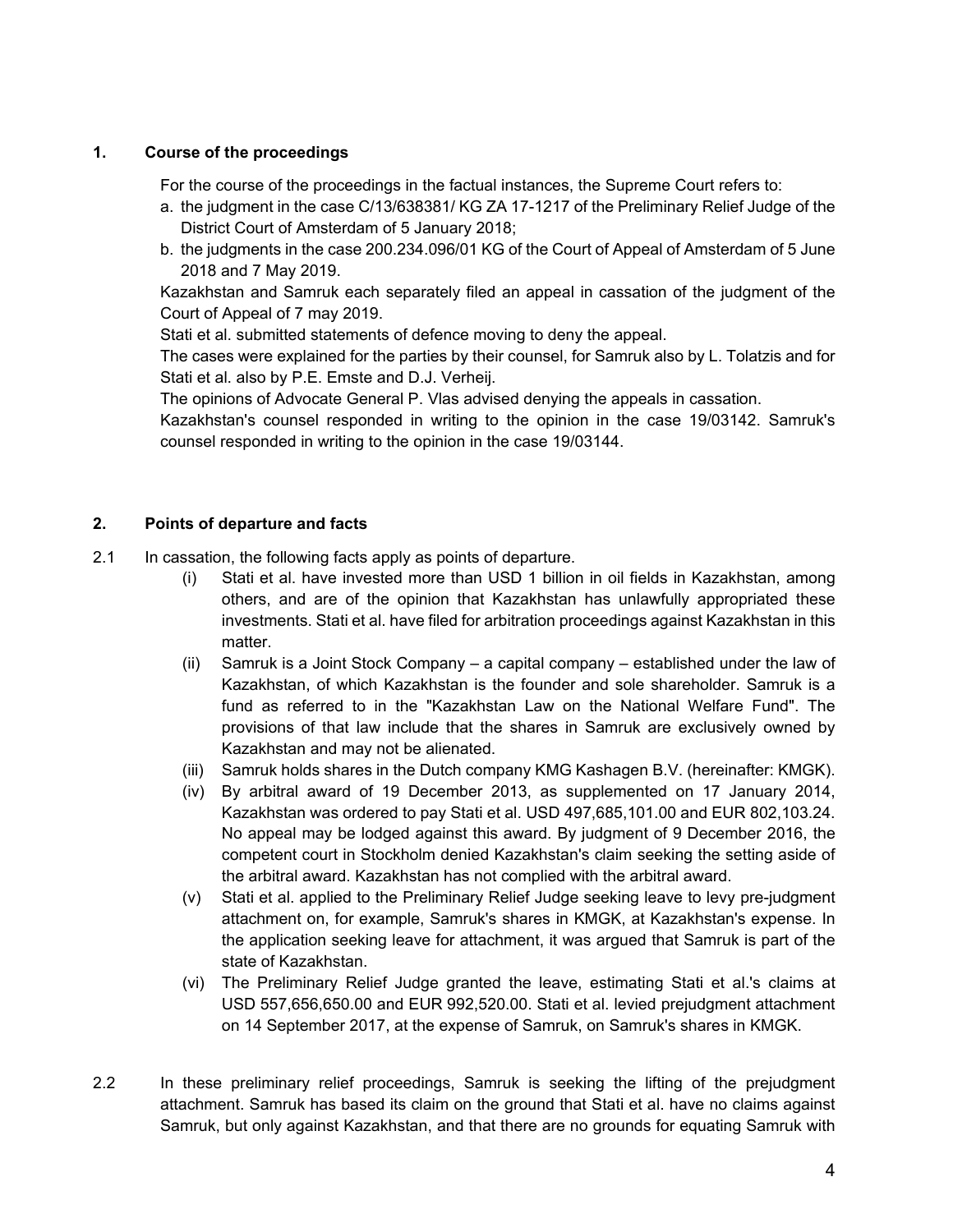Kazakhstan.

- 2.3 The Preliminary Relief Judge denied the relief sought on the ground, briefly put, that in its relationship with Kazakhstan, Samruk has no factual economic independence and that within the meaning of Article 8 of the Civil Code of Kazakhstan, Samruk is abusing its authority that exists in principle to invoke its legal independence in respect of Stati et al. (paras. 4.7 and 4.9).<sup>1</sup>
- 2.4 The Court of Appeal, when requested, allowed Kazakhstan to join on the side of Samruk in the appeal, by virtue of Article 217 DCCP.
- 2.5 The Court of Appeal upheld the judgment of the Preliminary Relief Judge.<sup>2</sup> To the extent relevant in cassation, the Court of Appeal held as follows:

"3.7 Lastly, the preliminary question must be answered of whether Samruk is rightly invoking coimmunity from execution. According to Samruk, it presented this argument exclusively in the event that Samruk is equated with Kazakhstan. Thus asserted, this argument lacks any basis in the facts, because the Preliminary Relief Judge – from the rulings of which Samruk has apparently derived this interpretation – did not equate Samruk and Kazakhstan but, on the contrary, ruled for the time being that Samruk, being a separate legal entity, is abusing its authority, which exists in principle, to invoke its legal independence in respect of Stati et al. To this the Court of Appeal adds, superfluously, that even if it is assumed that (the rulings of the Preliminary Relief Judge should be interpreted to mean that) Samruk and Kazakhstan should be equated, the Court of Appeal cannot concur with Samruk's argument that it is entitled to invoke immunity from execution. In this the Court of Appeal puts first and foremost that property of a foreign state are not eligible for attachment and execution except when, and in so far as, it has been established that this property is intended for use that cannot be reconciled with this, in respect of which the creditor is the party required to furnish facts on the basis of which it can be established that the goods are used by the foreign state or are intended for use other than for public purposes, briefly put (cf. Supreme Court 30 September 2016, NJ 2017/190). Regardless of whether it is imaginable, as in this case, that Samruk – and not Kazakhstan – is entitled to invoke immunity from execution along this route, in that event such reliance must always be deemed to have been invoked as if on behalf of, or also on behalf of, Kazakhstan. According to the Court of Appeal, it is up to Stati et al. to plausibly show, briefly put, that not the ultimate but the direct use of the goods – here: Samruk's shares in KMGK – is other than for public purposes, if only because any other interpretation of the rules encompassed in the aforementioned premise makes it impossible de facto for individual attachors like Stati et al. to enforce their rights. Also in light of what Samruk and Kazakhstan themselves had already asserted regarding Samruk's commercial object (....), Stati et al. (...) have sufficiently done so. All this means that Ground for Appeal 14 fails."

#### **3. Assessment of the grounds for appeal**

 $\overline{a}$ 

3.1.1 Ground for Appeal 2 in the case with number 19/03142 and Ground for Appeal 3 in the case with number 19/03144 are firstly directed against the Court of Appeal's opinion in para. 3.7 that Samruk only invoked immunity from execution in the event that Samruk is equated with Kazakhstan. These grounds for appeal complain that the Court of Appeal failed to appreciate that Samruk's Ground for Appeal 14 and the explanation to it cannot be interpreted to mean anything but the reliance on immunity from execution was made in the event that the Court of Appeal upholds the opinion of the Preliminary Relief Judge that Stati et al. may seek to recover their claims against Kazakhstan from Samruk's assets.

District Court of Amsterdam 5 January 2018, ECLI:NL:RBAMS:2018:795.

<sup>2</sup> Court of Appeal of Amsterdam 7 May 2019, ECLI:NL:GHAMS:2019:1566.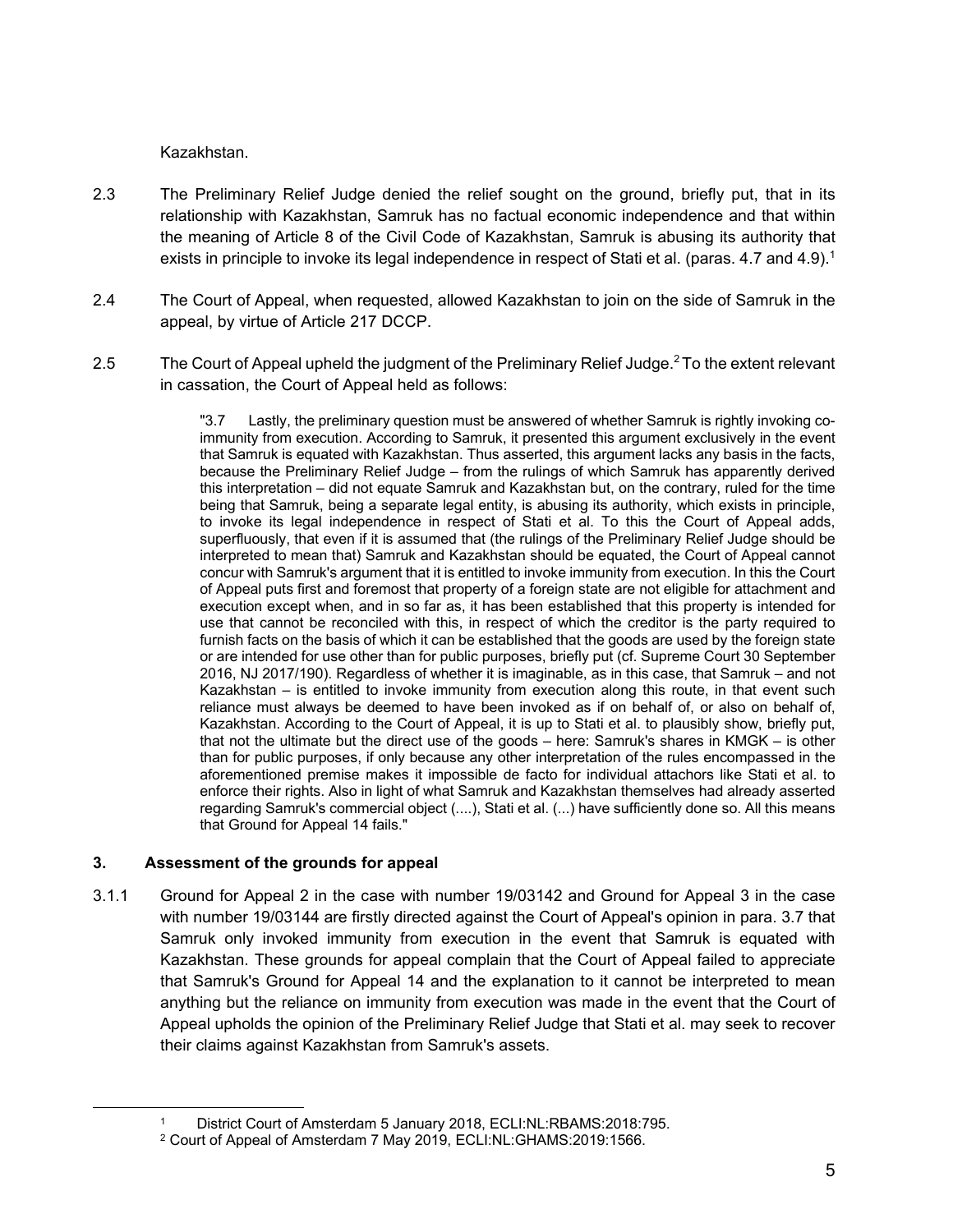- 3.1.2 This complaint is well-founded. What Samruk put forward in Ground for Appeal 14 and the explanation of it in its Grounds for Appeal allows no interpretation other than that Samruk invoked immunity from execution in the event that the Court of Appeal were to uphold the opinion of the Preliminary Relief Judge that Stati et al. may seek to recover their claims against Kazakhstan from Samruk's assets, regardless of whether they do so on the basis of the equation of Kazakhstan and Samruk or on the basis of abuse of Samruk's authority to rely on its legal independence. This means that the opinion of the Court of Appeal is incomprehensible.
- 3.2.1 In para. 3.7, the Court of Appeal ruled, already assuming that Samruk may rely on the immunity from execution of the State of Kazakhstan, that this reliance must also be considered as having been invoked on behalf of Kazakhstan. However, the Court of Appeal nevertheless rejected the reliance on immunity from execution in para. 3.7 on the basis of its opinions (i) that it is sufficient for rejection of the reliance on immunity from execution for Stati et al. to plausibly show that the direct use of the attached goods – Samruk's shares in KMGK – is other than for public purposes, and (ii) that Stati et al. have made this sufficiently plausible.
- 3.2.2 The grounds for appeal mentioned above in 3.1.1 also oppose these opinions as being incorrect or insufficiently reasoned. Against the opinion at (i), the grounds for appeal argue that decisive in determining whether reliance on immunity from execution is well-founded is whether the attached goods, in part or in full, are destined to be used other than for public purposes, and that this does not exclusively concern the direct use of the attached goods. In respect of the opinion at (ii), the grounds for appeal rely on Samruk's and Kazakhstan's assertions that Samruk is a legal entity set up by way of the State, that it is a Sovereign Wealth Fund that has the object of enhancing the national prosperity of Kazakhstan, that the return on its investments is therefore destined for that purpose, and that this also applies to the return that it receives on the shares in KMGK, which is a state enterprise that is involved in the development, management and operation of oil fields situated in the Caspian Sea. According to the grounds for appeal, it ensues from these assertions that the shares are intended for public purposes.
- 3.2.3 It is in accordance with the purport of the immunity from execution aimed at respecting the sovereignty of foreign states – to take as a starting point the principle that property belonging to foreign states is not eligible for attachment and execution unless and to the extent that it has been established that their intended use is not incompatible with attachment and execution. This is in line with Article 19(c) of the UN Convention, which can be deemed on this point to be a rule of customary international law. It is furthermore in keeping with the aforementioned purport of the immunity from execution that foreign States are not required to submit data from which it follows that the intended use of their property opposes attachment and execution. Also in line with the foregoing is that the obligation to furnish facts and the burden of proof in respect of eligibility for attachment and execution lie with the creditor that is attaching or intends to attach property of the foreign state, and that even if the foreign state fails to appear before the court, it must always be established whether the property in question is eligible for attachment. The creditor will therefore always have to submit data on the basis of which it can be established that the foreign state is using or intends to use the property other than for, briefly put, public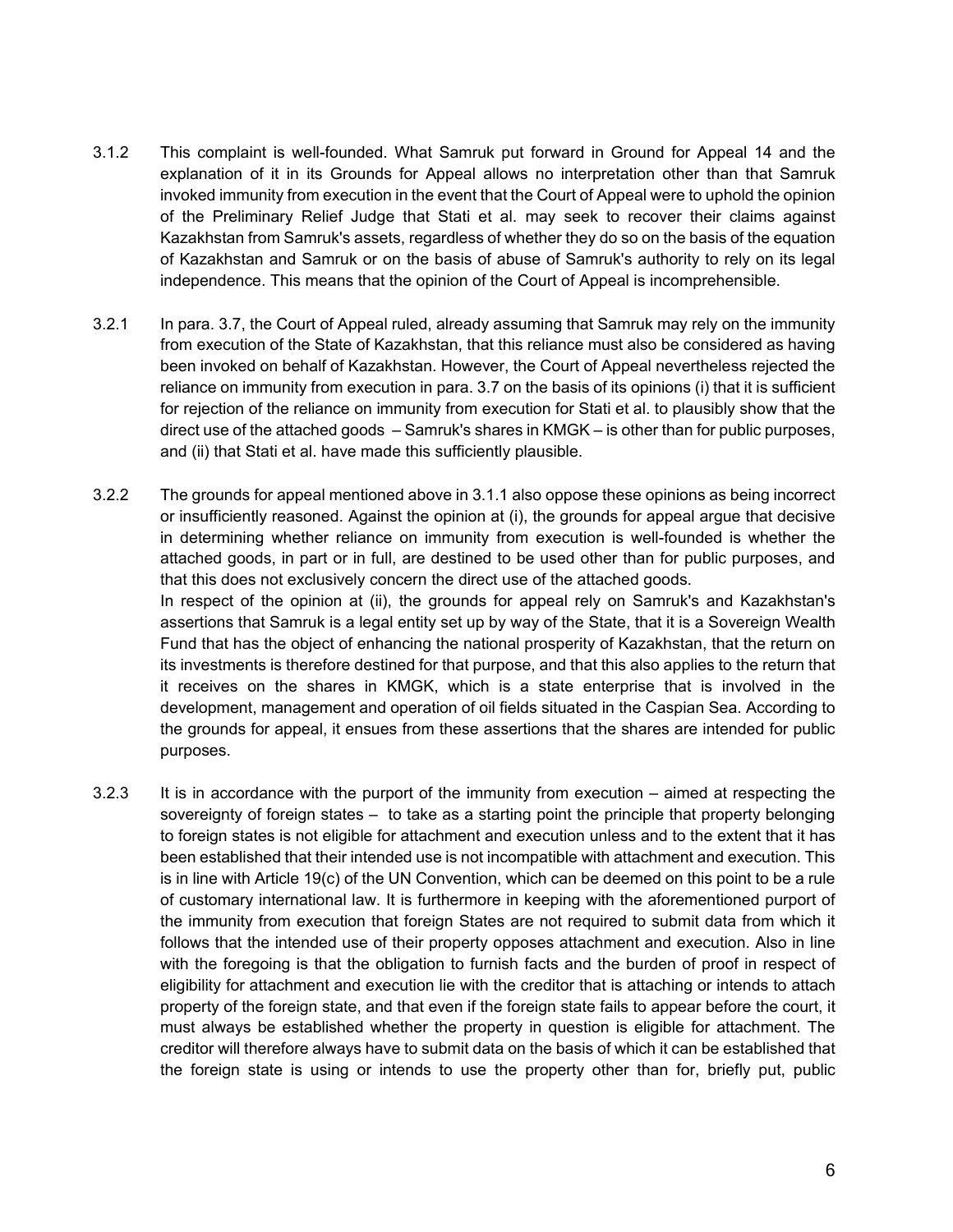purposes.3

- 3.2.4 The requirement applied by the Court of Appeal that determinant is whether the direct use of the attached good is other than for public purposes is not in line with the rules reflected above in 3.2.3, and therefore reflects an incorrect interpretation of the law. These rules basically mean that based on international law, goods of a foreign state are presumed to be exempt from execution, and that this applies unless it has been established that the goods concerned are used or intended for use by the foreign state other than for public purposes, and that it is up to the party relying on any exception from immunity from execution to provide data on the basis of which this can be established.<sup>4</sup> From these rules it follows that immunity from execution is not limited to goods of which the direct use is for public purposes.
- 3.2.5 Moreover, the opinion of the Court of Appeal that the use of the shares in KMGK held by Samruk is other than for public purposes reflects an incorrect interpretation of the law, or that opinion is insufficiently reasoned. In light of the circumstances adduced by Samruk and Kazakhstan for the assertions mentioned above at 3.2.2 – which assertions have been established in part (see in this regard 2.1 at (ii)) and in part were not rejected by the Court of Appeal, as a result of which their correctness must be presumed in cassation – it is unclear without further reasons why it may be presumed as established that the shares in KMGK held by Samruk are used other than for public purposes. After all, in principle the circumstance that the return on the shares in KMGK is intended to enhance Kazakhstan's national prosperity indicates in principle that they are intended for public purposes.<sup>5</sup>
- 3.2.6 The complaints reflected above in 3.2.2 from the grounds of appeal are therefore also successful.
- 3.2.7 In further assessing the reliance on immunity from execution, after referral it will need to be investigated whether, for example, the attached goods (Samruk's shares in KMGK) should be designated as "property" of the State of Kazakhstan within the meaning of Article 19(c) of the UN Convention, which can be deemed a rule of customary international law on this point.
- 3.3 The other complaints of the grounds for appeal need no discussion.

#### **4. Decision**

The Supreme Court:

- sets aside the judgment of the Court of Appeal of Amsterdam of 7 May 2019;
- refers the dispute to the Court of Appeal of The Hague for further assessment and a decision;
- orders Stati et al. to pay the costs of the dispute in cassation in the case with number 19/03142, estimated to this day on the side of Kazakhstan at EUR 991.19 in disbursements and EUR 2,600.00 in salary, to be increased by the statutory interest on these costs if Stati

- 3.5.2-3.5.3. 4 Supreme Court 30 September 2016, ECLI:NL:HR:2016:2236 (*MSI/ Gabon and State*), paras. 3.5.5
- 
- and 3.3. 5 Supreme Court 11 July 2008, ECLI:NL:HR:2008: BD1387 (*Azeta/ JCR and State*), para. 3.5.

 $\overline{a}$ 3 Supreme Court 30 September 2016, ECLI:NL:HR:2016:2236 (*MSI/ Gabon and State*), paras.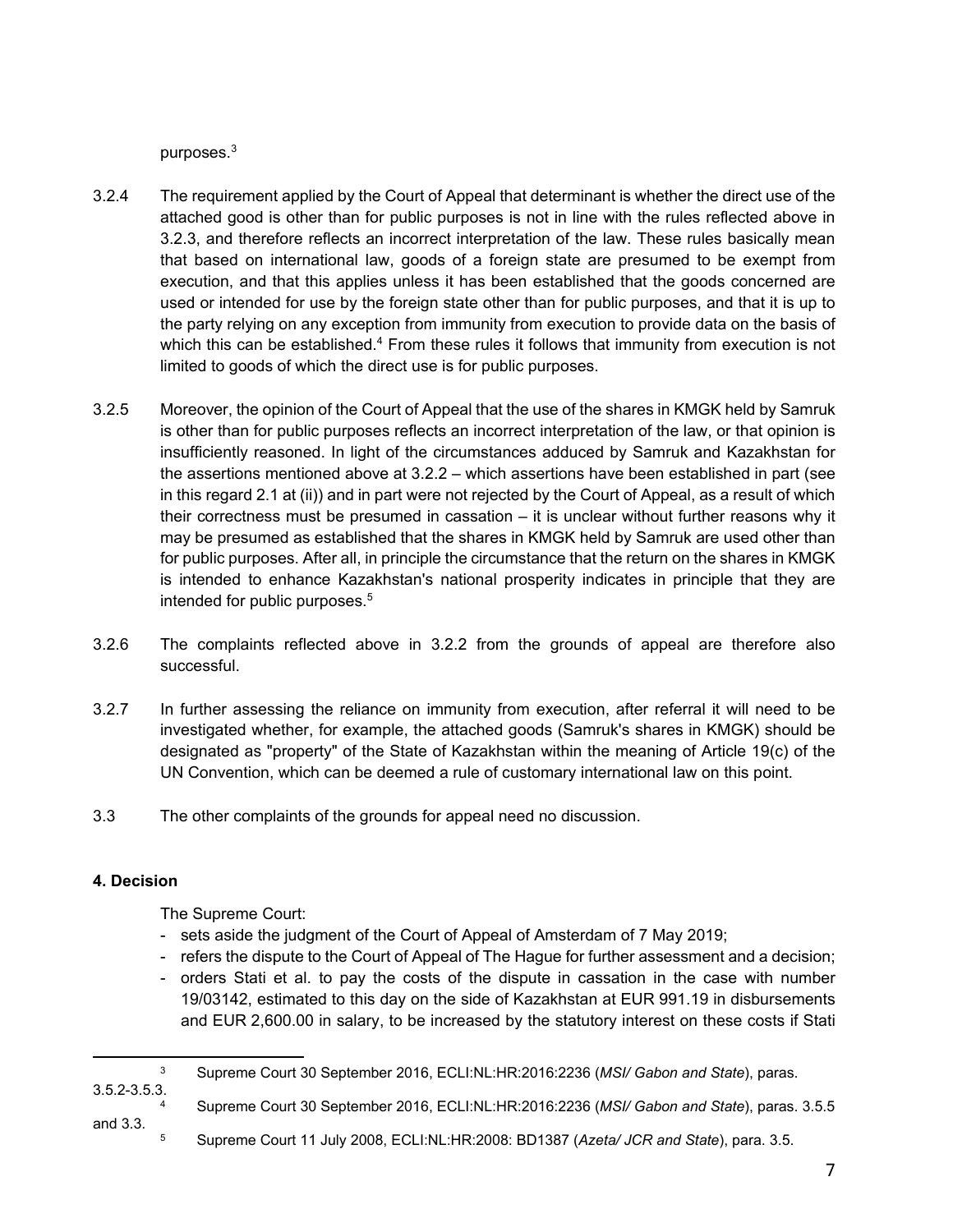et al. has not paid these within fourteen days after today;

- orders Stati et al. to pay the costs of the dispute in cassation in the case with number 19/03144, estimated to this day on the side of Samruk at EUR 991.19 in disbursements and EUR 2,600.00 in salary, to be increased by the statutory interest on these costs if Stati et al. has not paid these within fourteen days after today.

This judgment was rendered by the President G. de Groot, the Vice President C.A. Streefkerk, and the Justices G. Snijders, M.J. Koreze and A.E.B. ter Heide, and pronounced in public by Justice M.J. Kroeze on 18 December 2020.